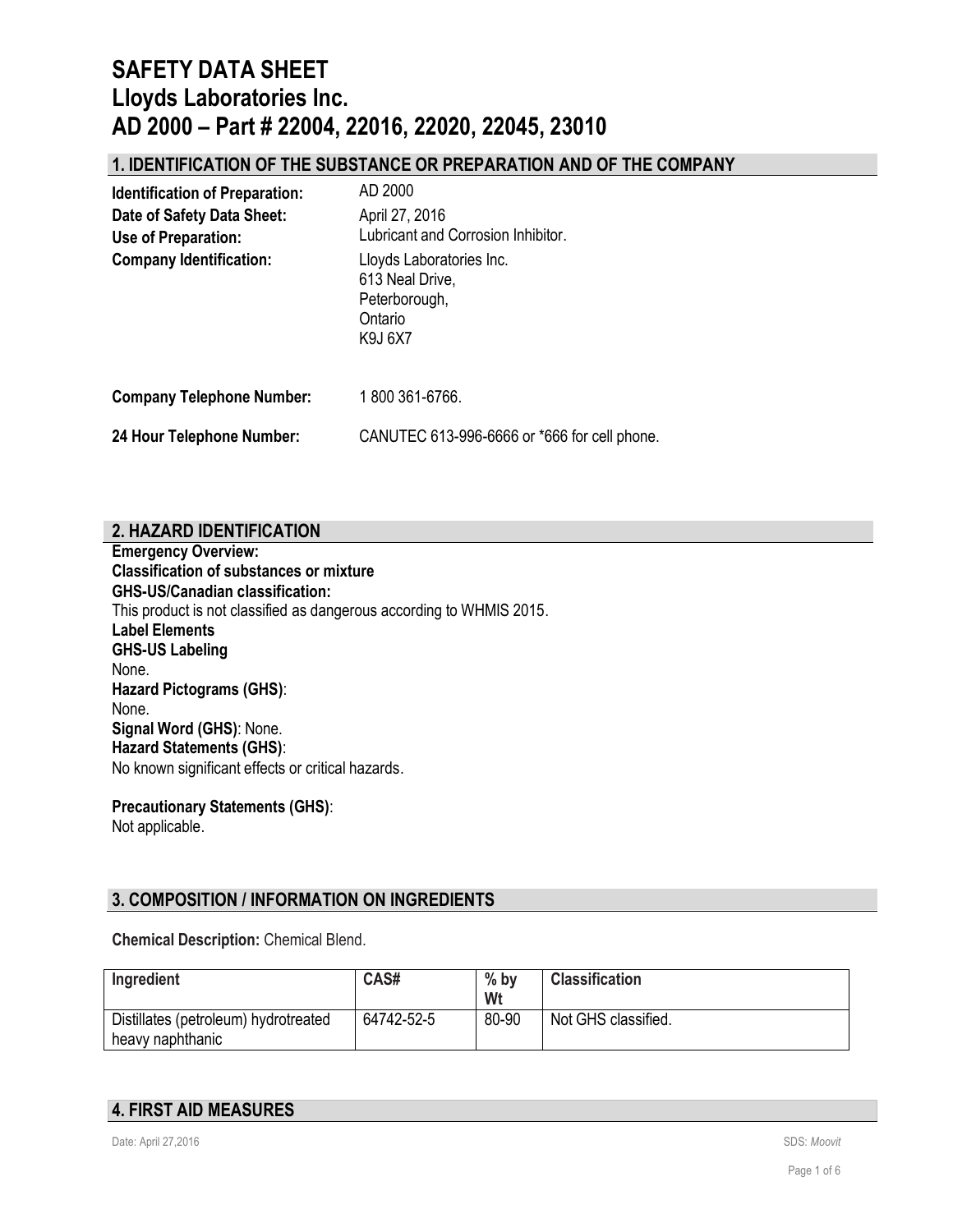| Inhalation:                | Remove to fresh air. If symptoms persist consult physician.                                                                                                                                                      |
|----------------------------|------------------------------------------------------------------------------------------------------------------------------------------------------------------------------------------------------------------|
| <b>Eye Contact:</b>        | Remove contacts. Flush with water for at least 15 minutes, occasionally lifting the<br>upper and lower eyelids. Get medical attention immediately.                                                               |
| <b>Skin Contact:</b>       | Thoroughly wash exposed skin with soap and water. Remove any contaminated<br>clothing and wash before reuse.                                                                                                     |
| Ingestion:                 | DO NOT induce vomiting. If vomiting does occur, have victim lean forward to<br>prevent aspiration. Rinse mouth with water. Seek medical attention. Never give<br>anything by mouth to an unconscious individual. |
| <b>Notes to Physician:</b> | No data available.                                                                                                                                                                                               |

| <b>5. FIRE FIGHTING MEASURES</b> |                  |
|----------------------------------|------------------|
| Suitahla aytinguiching madia:    | Any standard avt |

| Suitable extinguishing media:   | Any standard extinguishing media (alcohol foam, water spray or<br>fog, CO2 dry chemical, etc.). |
|---------------------------------|-------------------------------------------------------------------------------------------------|
| Unsuitable extinguishing media: | None known.                                                                                     |
| Special exposure hazards:       | None known.                                                                                     |
| Special safety equipment:       | Self-contained positive pressure breathing apparatus and protective clothing.                   |

## **6. ACCIDENTAL RELEASE MEASURES**

**Personal Precautions, Protective Equipment and Emergency Procedures General Measures:** Do not get in eyes, on skin, or on clothing. Do not breathe vapour or mist. **For Non-Emergency Personnel: Protective Equipment:** Use appropriate personal protection equipment (PPE). **Emergency Procedures:** Evacuate unnecessary personnel. **For Emergency Personnel: Protective Equipment:** Equip cleanup crew with proper protection. **Emergency Procedures:** Stop leak if safe to do so. Ventilate area. **Environmental Precautions** Prevent entry to sewers and public waters. **Methods and Material for Containment and Cleaning Up: For Containment:** Contain any spills with dikes or absorbents to prevent migration and entry into sewers or streams. **Methods for Cleaning Up:** Clear up spills immediately and dispose of waste safely. **Reference to Other Sections:** See Heading 8. Exposure controls and personal protection.

## **7. HANDLING AND STORAGE**

Date: April 27,2016 SDS: *Moovit* **Precautions for safe handling:** Ensure good ventilation/exhaustion at the workplace. Prevent formation of aerosols. Avoid splashes or spray in enclosed areas. **Information about fire and explosion protection:** Keep respiratory protective device available. No special measures required. **Conditions for safe storage, including any incompatibilities Storage:**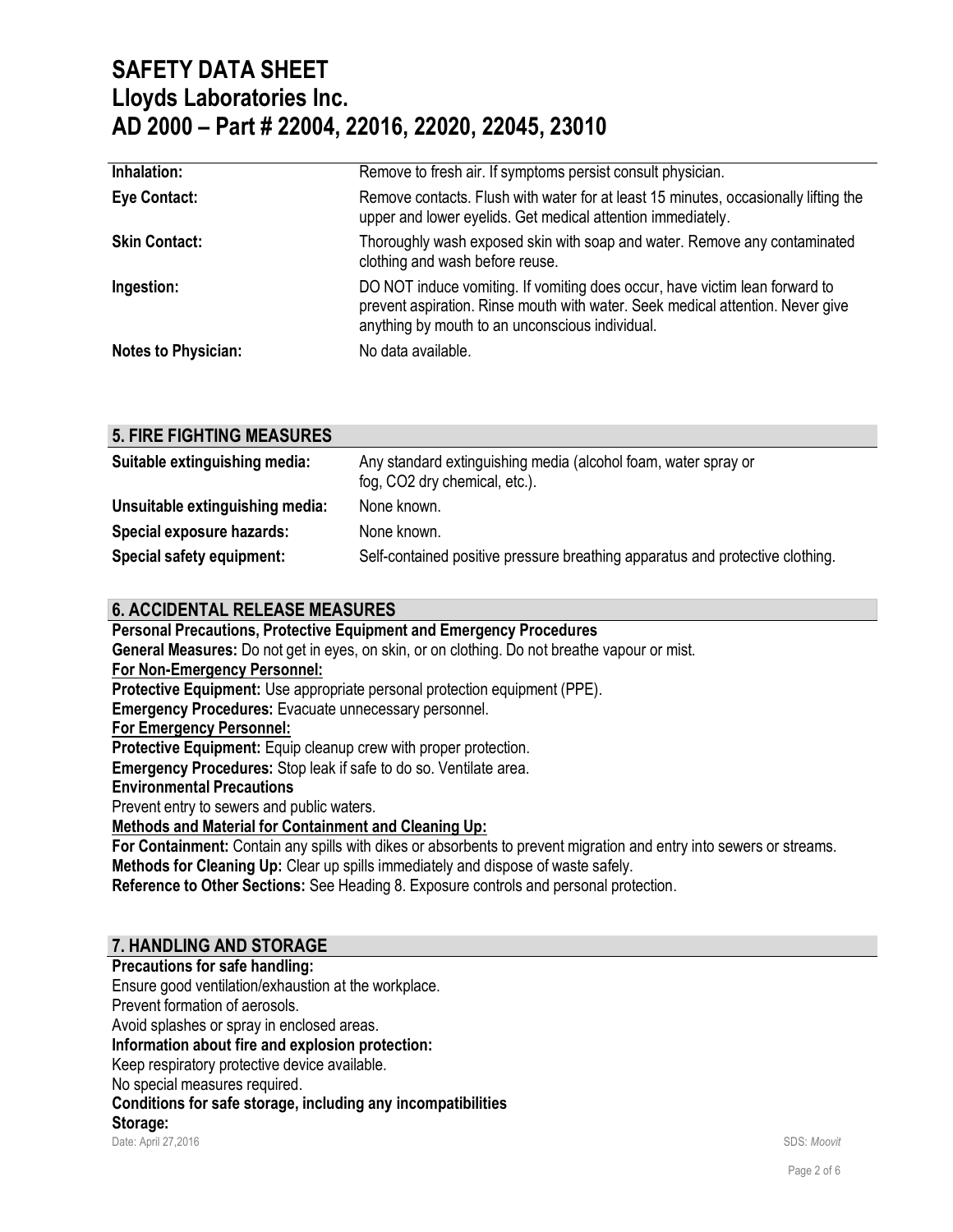**Requirements to be met by storerooms and receptacles:** Store in a cool location. Protect from humidity and water. Avoid storage near extreme heat, ignition sources or open flame. **Information about storage in one common storage facility:** Store away from oxidizing agents. Store away from foodstuffs. **Further information about storage conditions:** Store in cool, dry conditions in well sealed receptacles. Store receptacle in a well ventilated area. Keep container tightly sealed.

**Specific end use(s):** No further relevant information available.

## **8. EXPOSURE CONTROLS / PERSONAL PROTECTION**

| <b>Respiratory protection:</b> | Use local exhaust or dilution ventilation.                                                             |
|--------------------------------|--------------------------------------------------------------------------------------------------------|
| Hand protection:               | Chemical resistant gloves.                                                                             |
| Eye protection:                | Safety goggles or full face shield.                                                                    |
| <b>Skin protection:</b>        | Use body-covering impervious clothing.                                                                 |
| <b>Working hygiene:</b>        | Take usual precautions when handling. Workers should wash hands before<br>eating, drinking or smoking. |
| <b>Exposure guidelines:</b>    |                                                                                                        |

**Source Material COVID-COVID-COVID-MACGIH TLV COSHA PEL** 

Oil mist 6 mg/m<sup>3</sup> 8 hours 5 mg/m<sup>3</sup> 8 hours 5 mg/m<sup>3</sup> 8 hours

## **9. PHYSICAL AND CHEMICAL PROPERTIES**

#### **Physical and Chemical Properties**

| <b>Physical State</b>             | Clear liquid.                |                        |                            |
|-----------------------------------|------------------------------|------------------------|----------------------------|
| Appearance                        |                              | <b>Odour</b>           | Typical, hydrocarbon like. |
| Colour                            | Blue.                        | <b>Odour Threshold</b> | No data available.         |
| Property                          | <b>Values</b>                | <b>Remarks/Method</b>  |                            |
| рH                                | Not applicable<br>(solvent). |                        |                            |
| <b>Melting/Freezing Point</b>     |                              |                        |                            |
| <b>Boiling Point/Range</b>        | No data available.           |                        |                            |
| <b>Flash Point</b>                | $>200$ F(TCC).               |                        |                            |
| Flammability (solid, gas)         | Liquid.                      |                        |                            |
| <b>Flammability Limit in Air:</b> |                              |                        |                            |
| <b>Upper Limit</b>                | No data available.           |                        |                            |
| <b>Lower Limit</b>                | No data available.           |                        |                            |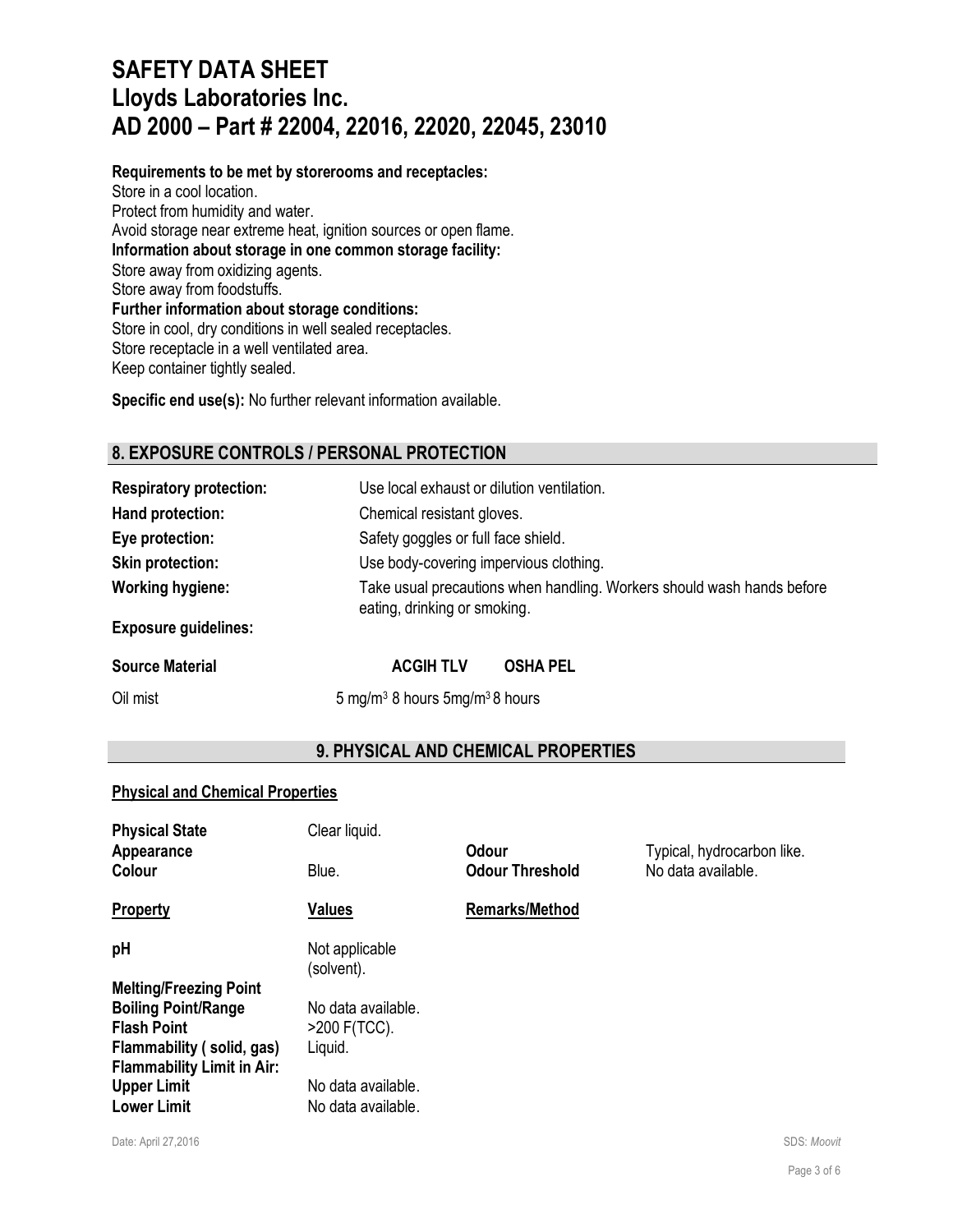| <b>Vapour Pressure</b>           | No data available. |
|----------------------------------|--------------------|
| <b>Vapour density</b>            | No data available. |
| <b>Specific Gravity</b>          | $0.77 - 0.80$ .    |
| <b>Water Solubility</b>          | Negligible.        |
| <b>Solubility Other Solvents</b> | Soluble.           |
| <b>Partition Coefficient:</b>    | No data available. |
| n-octanol/water                  | No data available. |
| <b>Autoignition temperature</b>  | No data available. |
| <b>Decomposition</b>             | No data available. |
| <b>Temperature</b>               |                    |
| <b>Kinematic Viscosity</b>       | 22.5 cst@ 40 C.    |
| <b>Dynamic Viscosity</b>         | No data available. |
| <b>Explosive Properties</b>      | No data available. |
| <b>Oxidizing Properties</b>      | No data available. |
| <b>Other Properties:</b>         |                    |
| <b>Coftoning Doint</b>           | Ala data sveilahla |

| <b>Softening Point</b>            | No data available. |
|-----------------------------------|--------------------|
| <b>VOC Content %</b>              | No data available. |
| <b>Particle Size</b>              | Liguid.            |
| <b>Particle Size Distribution</b> | Not applicable.    |

## **10. STABILITY AND REACTIVITY**

| <b>Reactivity</b>                                    | Stable at normal conditions of use.                                                                                                                                                                                                                                                           |
|------------------------------------------------------|-----------------------------------------------------------------------------------------------------------------------------------------------------------------------------------------------------------------------------------------------------------------------------------------------|
| <b>Chemical stability</b>                            | Stable at normal conditions of use.                                                                                                                                                                                                                                                           |
| <b>Thermal decomposition/conditions</b><br>to avoid: |                                                                                                                                                                                                                                                                                               |
| <b>Possibility of hazardous reactions</b>            | None known.                                                                                                                                                                                                                                                                                   |
| <b>Conditions to avoid</b>                           | Avoid heat, sparks, open flames and other ignition sources.                                                                                                                                                                                                                                   |
| <b>Hazardous decomposition products</b>              | Thermal decomposition is highly dependent on conditions. A complex mixture of<br>airborne solids, liquids and gases, including carbon monoxide, carbon dioxide<br>and other organic compounds will be evolved when this material undergoes<br>combustion or thermal or oxidative degradation. |
| <b>Materials to avoid</b>                            | Oxidizing agents.                                                                                                                                                                                                                                                                             |
| <b>Hazardous polymerization</b>                      | Will not occur.                                                                                                                                                                                                                                                                               |

# **11. TOXICOLOGICAL INFORMATION**

**Information on toxicological effects Acute toxicity: LD/LC50 values relevant for classification** LD 50 oral rat > 2,000 mg/kg. LD 50 Dermal rabbit  $> 5,000$  mg/kg. **Eye Contact:** expected low irritation. **Sensitization:** none known. **Additional toxicological information:** None.

### **12. ECOLOGICAL INFORMATION**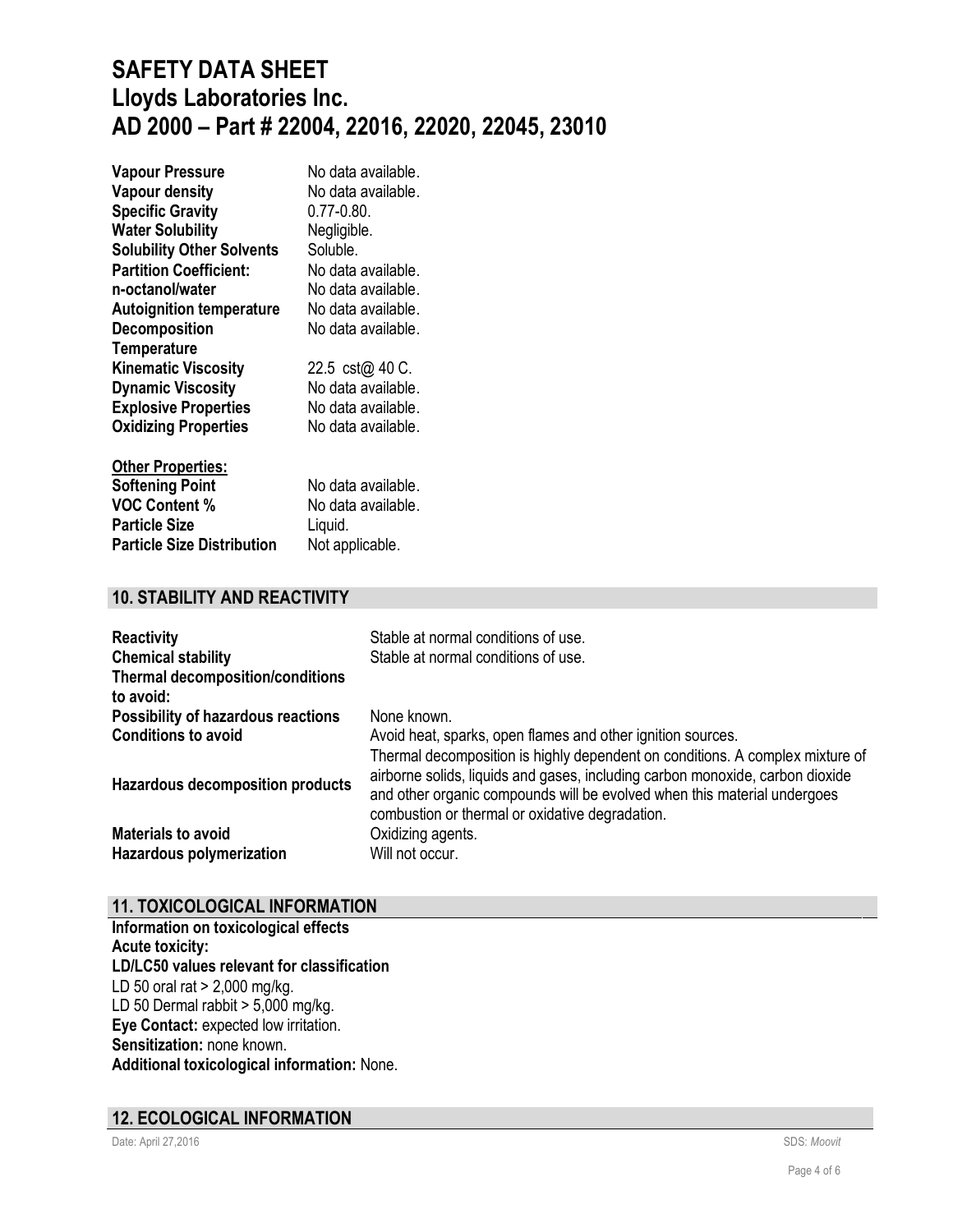| Toxicity:                             | LC 50 > 2000 mg/L fish 96 hours.  |
|---------------------------------------|-----------------------------------|
| <b>Persistence and Degradability:</b> | Not available.                    |
| <b>Bioaccumulative Potential:</b>     | 2-6 Log $P_{ow.}$                 |
| <b>Mobility in Soil:</b>              | Not available.                    |
| <b>Other Adverse Effects:</b>         | None known.                       |
| <b>Other Information:</b>             | Avoid release to the environment. |

#### **13. DISPOSAL**

**Waste Disposal Recommendations:** Dispose of waste material in accordance with all local, regional, national, and international regulations.

**Ecology – Waste Materials:** Avoid release to the environment.

**Other:** Non refillable container. DO NOT reuse or refill container.

Dispose of in sanitary landfill, or by other procedures approved by state and local authorities.

#### **14. TRANSPORTATION INFORMATION**

**Transport Canada (TDG):** Not regulated.

**U.S. Department of Transportation (DOT):** Not regulated.

### **15. REGULATION**

#### **Occupational Health & Safety Regulations:**

**OSHA & WHMIS:** MSDS prepared pursuant to the Hazard Communication Standard (CFR29 1910.1200) and Canadian WHMIS regulations (Controlled Products Regulations under the Hazardous Products Act).

#### **Environmental Regulatory Lists:**

**SARA:** Section 313 (Toxic Chemical Release Reporting) 40 CFR 372 – None of the ingredients are listed.

**SARA Section 311/312 Hazard Classes** Immediate (acute) Health Hazard. Fire Hazard. Delayed (chronic) Health Hazard.

**Toxic Substances Control Act (TSCA)**: All the ingredients are listed on the Chemical Substance Inventory.

**Canadian Non-Domestic Substance List (NDSL)**: All ingredients are listed.

### **California Prop. 65**

The following components of this product are substances, or belong to classes of substances, known to the state of California to cause cancer and/or reproductive toxicity: none.

#### **HMIS III Rating**

Health: 2

Flammability: 2

Physical: 0

Date: April 27,2016 SDS: *Moovit*